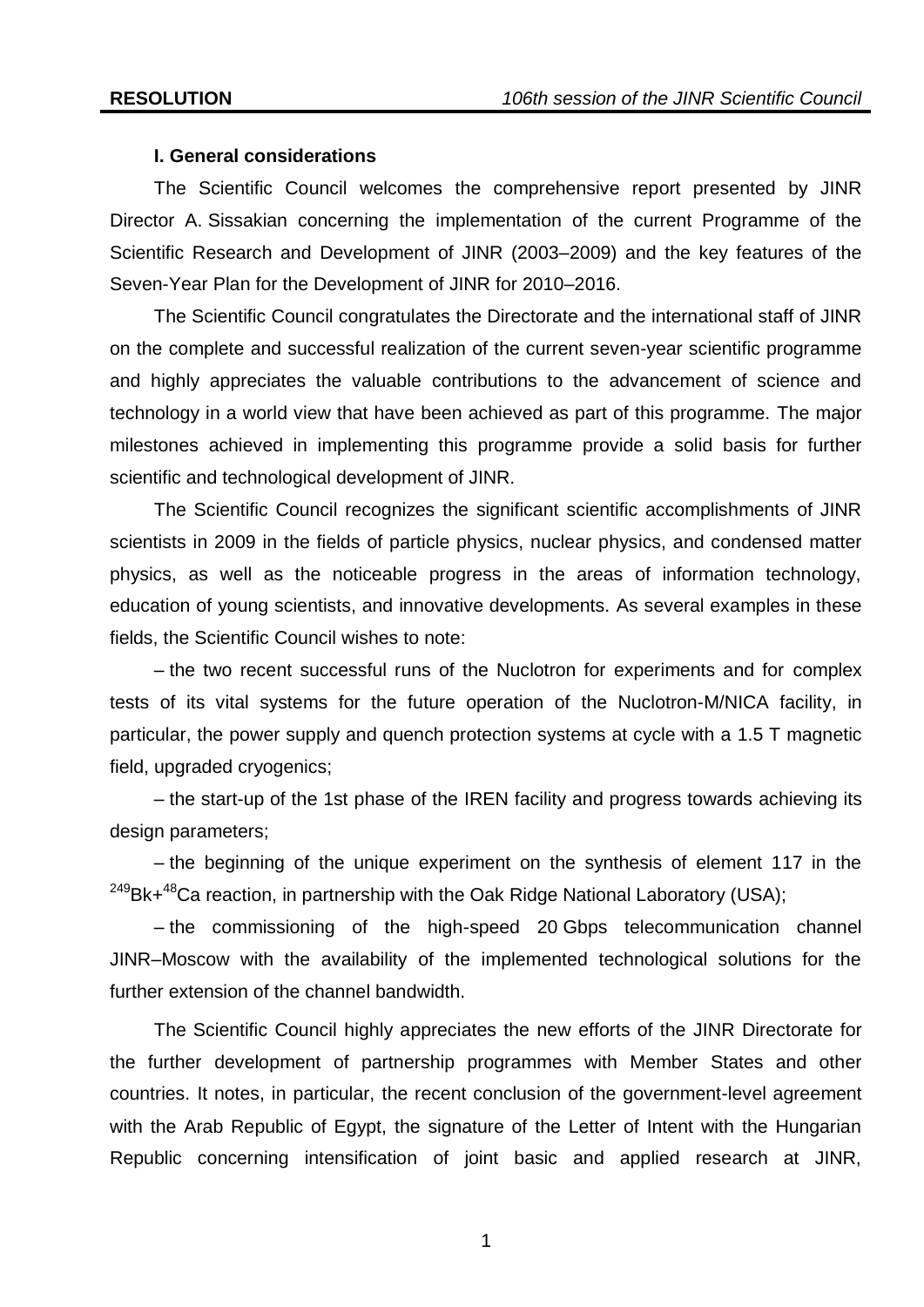the extension of the Agreement between JINR and the Federal Ministry of Education and Research (BMBF) of Germany until the end of 2011 and the decision of the German side about the increase of the annual contribution of Germany to the JINR budget.

The Scientific Council notes with satisfaction that due to the efforts of the Member States the implementation of the JINR budget in the past several years has been achieved at the level of 100% of the planned budget, making it possible to realize the current scientific programme. The Scientific Council emphasizes again the importance of the annual increase of the budget in 2010–2016, planned according to the budget forecast approved by the Committee of Plenipotentiaries, for achieving the milestones of the development strategy for the next seven-year period, as outlined in the report by Director A. Sissakian.

## **II. Recommendations concerning the next seven-year scientific programme**

The Scientific Council thanks the JINR Directorate and its working group for preparing the final draft of the Seven-Year Plan for the Development of JINR for 2010–2016 and for making the written materials on this plan available well in advance of this session.

The Scientific Council notes the detailed reports covering this plan in the fields of particle physics and high-energy heavy-ion physics, presented by Vice-Director R. Lednický, low- and intermediate-energy nuclear physics, nuclear physics with neutrons, and condensed matter physics, presented by Vice-Director M. Itkis, educational programmes, presented by S. Pakuliak, Acting Director of the University Centre, concerning the development of the engineering infrastructure and information technologies, presented by Chief Engineer G. Shirkov, innovative activities, staff and social issues, presented by N. Lenskaya, Deputy Head of the Human Resources and Innovation Activity Office, and concerning the financial support for the projected activities, presented by V. Katrasev, Head of the Finance and Economics Office.

The Scientific Council also notes the status of the major projects of basic facilities: the NICA/MPD facility, the cyclotron complex DRIBs-III, the IBR-2M reactor and neutron spectrometers, presented in the reports by VBLHEP Acting Director V. Kekelidze, FLNR Director S. Dmitriev, and FLNP Director A. Belushkin.

The Scientific Council highly appreciates the concerted effort by the JINR Directorate to upgrade and modernize the JINR basic facilities and its strategic plan to develop stateof-the-art instrumentation to create new scientific opportunities for the future, and to keep JINR at the forefront of basic research in a world view. The success of this work is essential to sustain JINR as a world-leading research centre attractive to the Member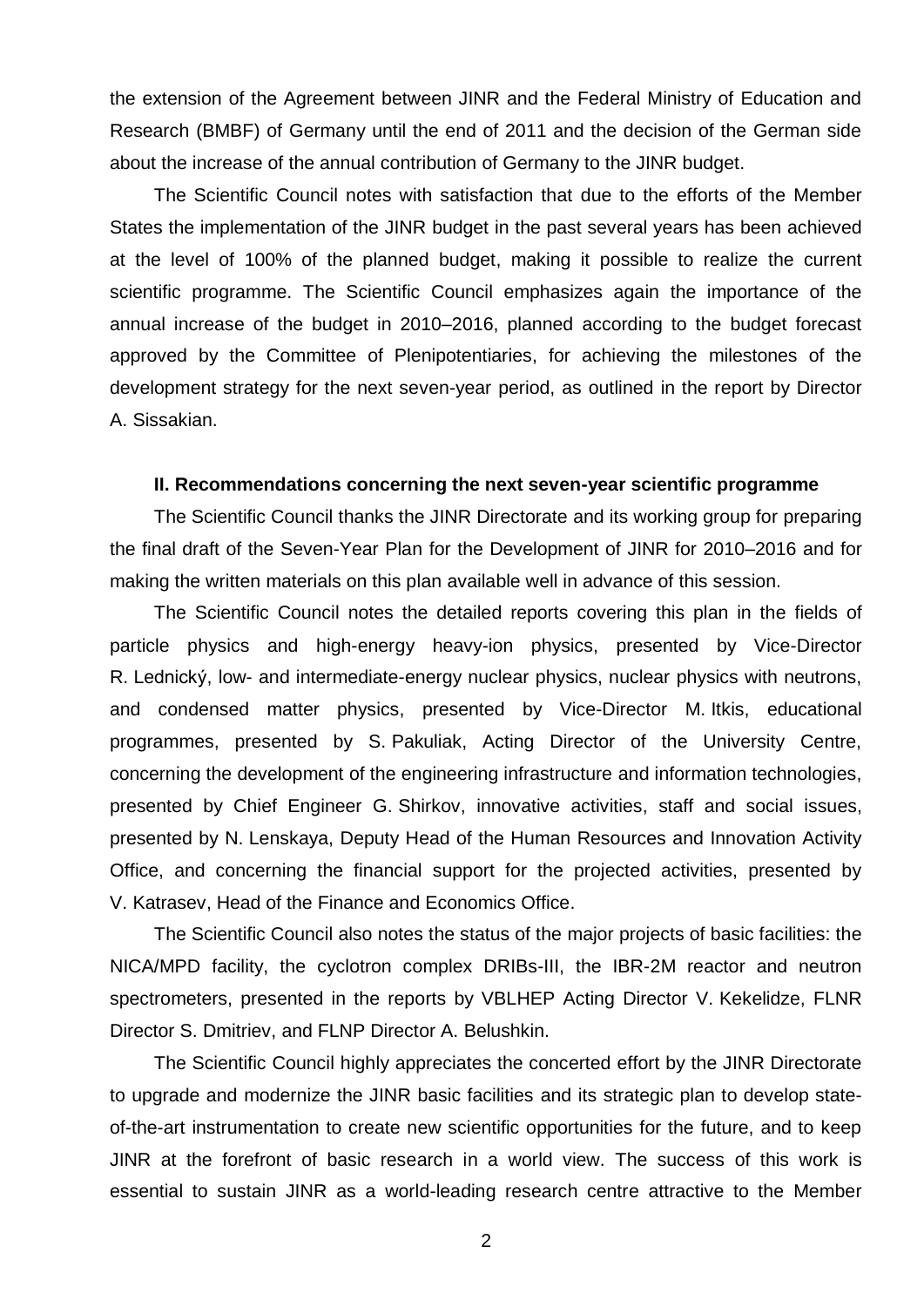States and other collaborating institutions. The Scientific Council also commends the use by the Directorate of modern project management tools to ensure timely and efficient construction of the new facilities and detectors which are planned.

The Scientific Council recommends that the JINR Directorate communicate the plans of the Institute future facilities and detectors to the European Commission departments for science and research to ensure the JINR strategic plan for the future research programme is incorporated into planning by the European research community.

The Scientific Council also highly appreciates the high number of facility hours being delivered for the ongoing scientific programme. It looks forward at future meetings to further reports on the effectiveness with which these hours are being used for new advances in basic and applied science.

The Scientific Council strongly endorses the plan presented by Vice-Director M. Itkis to upgrade the facilities of the Flerov Laboratory to allow it to continue to be a world-leading laboratory for nuclear physics research.

The Scientific Council highly appreciates the progress made in the effort to upgrade the Nuclotron to meet the performance required for the future NICA/MPD programme. The Scientific Council notes that the plan to construct this facility is aggressive and looks forward to a report at a future meeting by the Chairperson of the Machine Advisory Committee for the Nuclotron-M/NICA accelerator complex concerning the soundness of the cost and schedule plan, and the readiness of the project for full construction.

The Scientific Council notes that in addition to research topics already planned for the NICA/MPD facility, an opportunity to extend basic knowledge of nuclear matter in the strangeness and antimatter sectors also exists and that this possibility should be studied.

The Scientific Council is pleased to note the ongoing effort at JINR to develop effective means of cancer treatment using particle beams. It strongly endorses the development, in parallel with proton therapy, of radiocarbon therapy which offers significant advantages for some cancer treatments due to the increased sharpness of the Bragg peak for delivered ionization. The development of positron emission tomography is also strongly encouraged to afford comprehensive capability for cancer diagnosis and treatment at future facilities which JINR plans to develop.

The Scientific Council stresses that the next six months will be crucial for beginning analysis on LHC data and that close communication and coordination between JINR scientists and the staff of LIT will be needed to produce timely world-leading physics results in the highly competitive environment which will occur when first data become available.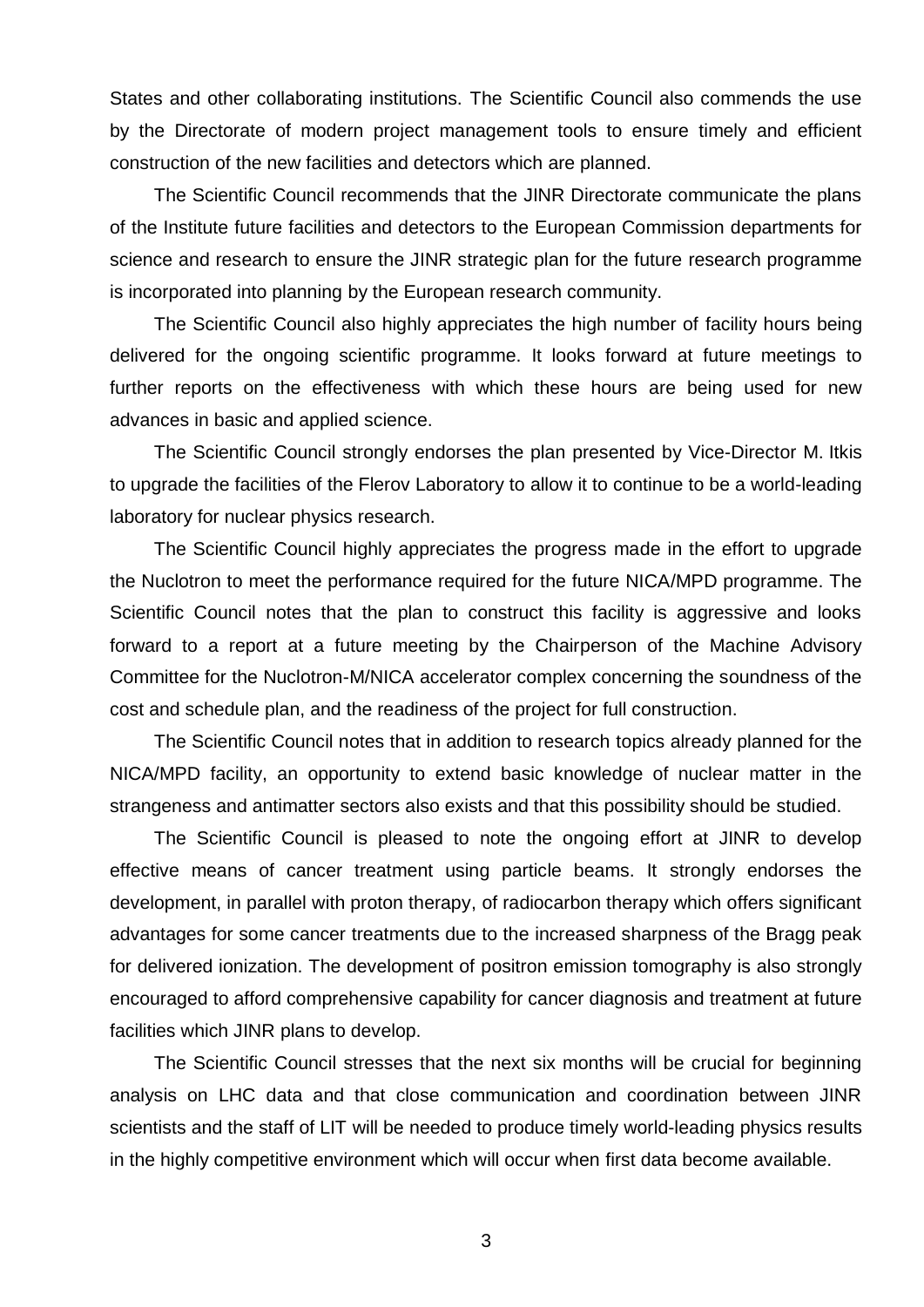The Scientific Council stresses that strong support of the educational programmes and the work of the JINR University Centre by the Directorate is one of the highest priorities of the Institute to ensure the future scientific and technological workforce needs of the Member States are met and to ensure that the next generation of talented young scientists are well trained and ready to meet future research challenges and opportunities.

The Scientific Council recommends that the JINR Directorate take into account the remarks and suggestions concerning the draft plan given at this session and submit it to the Committee of Plenipotentiaries in November 2009. The Scientific Council asks the CP to approve the Seven-Year Plan for the Development of JINR for 2010–2016 and to work, even during the present difficult financial period in some Member States, to try to ensure the requested financial support for its successful realization.

The Scientific Council looks forward at its future meetings to regular progress reports concerning implementation of the seven-year plan.

#### **III. Recommendations in connection with the PACs**

The Scientific Council concurs with the recommendations made by the PACs at their June 2009 meetings as reported at this session by Professors T. Hallman, W. Greiner, and V. Kantser.

## Particle Physics Issues

The Scientific Council appreciates the significant advances that have been made in upgrading the VBLHEP accelerator complex and in the preparation of the NICA project, as well as the intention of several new external laboratories to sign the MoU concerning the realization of the project.

The Scientific Council supports the recommendation of the PAC that the JINR Directorate should provide the required funding for the Nuclotron-M project stages in accordance with the programme and time schedule for the successful completion of this project.

The Scientific Council emphasizes the importance of an in-person meeting of the Machine Advisory Committee (MAC) for the Nuclotron-M/NICA accelerator complex, chaired by Professor B. Sharkov (ITEP, Moscow), at JINR within the next six months so that in addition to in-depth discussion, the members of the MAC can visit the Nuclotron as well as other important engineering sites relevant to the Nuclotron-M and NICA/MPD projects.

The Scientific Council is pleased to note that the MPD development team presented at the PAC meeting a professional, well-organized first draft of the Conceptual Design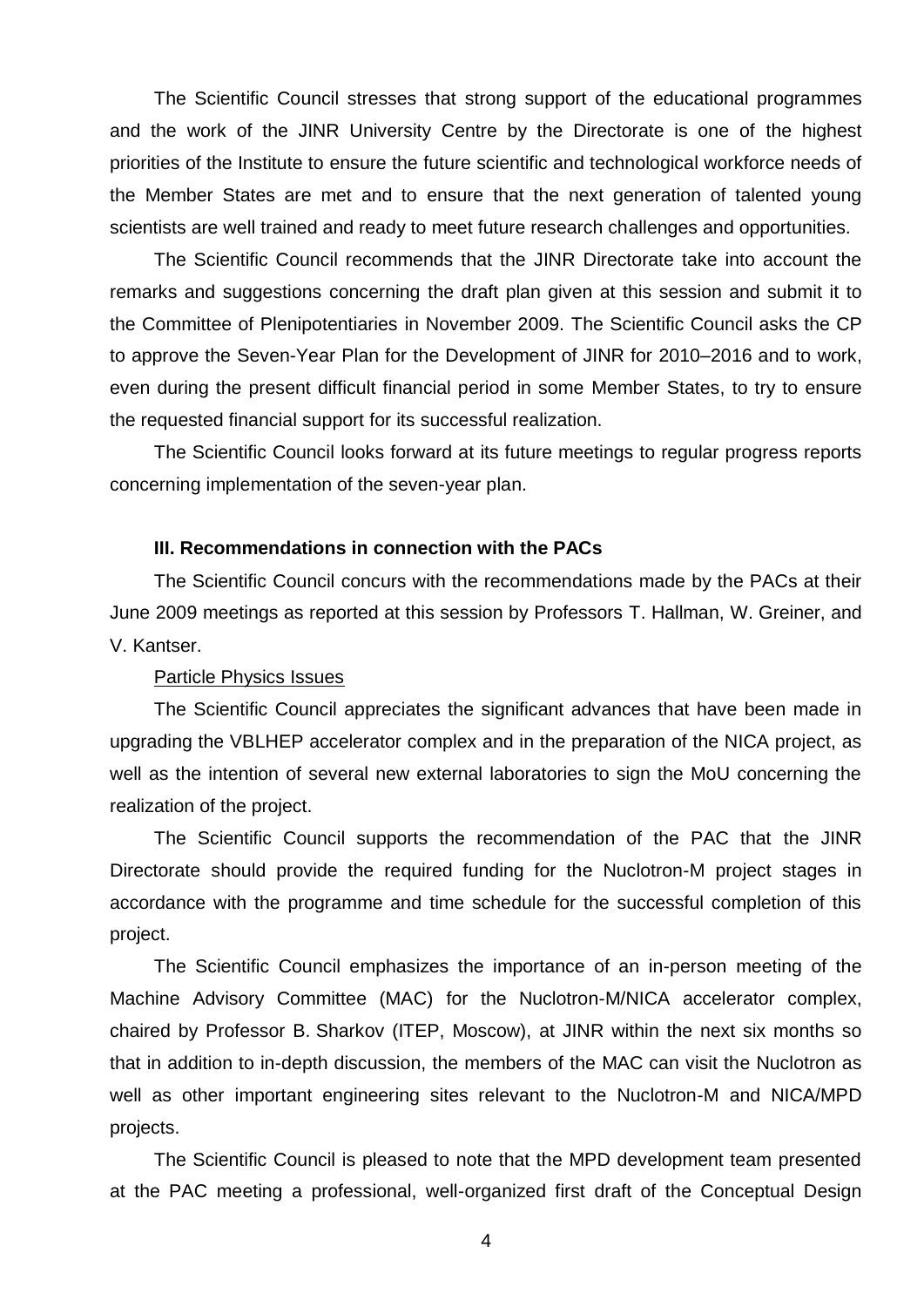Report for the MPD detector. The Scientific Council endorses the proposed concept and supports the strategy of stage-by-stage construction of this detector. It also notes the necessity of a critical assessment of the physics ideas presented in the white paper for simulations of the relevant physics channels.

The Scientific Council shares the opinion of the PAC concerning the near-term priority of introducing a chapter in the MPD Conceptual Design Report or the forthcoming NICA physics white paper which shows, based on first-order calculations, the feasibility, taking into account essential characteristics such as the expected luminosity and the detector acceptance, of measuring key observables related to the main physics themes of the project. These calculations should be followed up with detailed modeling of the detector capability.

The Scientific Council welcomes the report presented at the PAC meeting on the proposal to begin consolidation of the VBLHEP physics programme and recommends that the JINR Directorate support the implementation of this programme.

The Scientific Council takes note of the information about readiness of the JINR groups participating in the ALICE, ATLAS, and CMS experiments for data taking and analysis. Documented projects for JINR's further participation in these experiments should be received by the PAC at its next meeting.

The Scientific Council supports the PAC's recommendations on the new projects NA62, HyperNIS, DSS, ALPOM-2, and "Development of prototype units for a complex of carbon radiotherapy", as well as on the continuation of the current activities beyond 2009, as outlined in the PAC report.

The Scientific Council strongly agrees with the PAC for Particle Physics that to maximize the possibility of the ILC being sited in the Moscow Region, a continuous vigorous effort by the JINR Directorate is necessary to establish the ILC as a Russian national priority through dialogue with the Russian national authority.

## Nuclear Physics Issues

The Scientific Council notes the significance and high efficiency of the studies of nuclei far from the stability line, which have been performed at the Flerov Laboratory. A number of experiments carried out with the use of actinide targets and of beams of <sup>48</sup>Ca ions have resulted in the synthesis and/or discovery of 6 new elements (Z=112, 113, 114, 115, 116, 118) and of 34 new heavy nuclides.

The Scientific Council is in full agreement with the seven-year plan stating the need for construction of a high-intensity accelerator of heavy ions. In particular, it is of great interest to provide acceleration of ions from carbon to uranium up to the energy range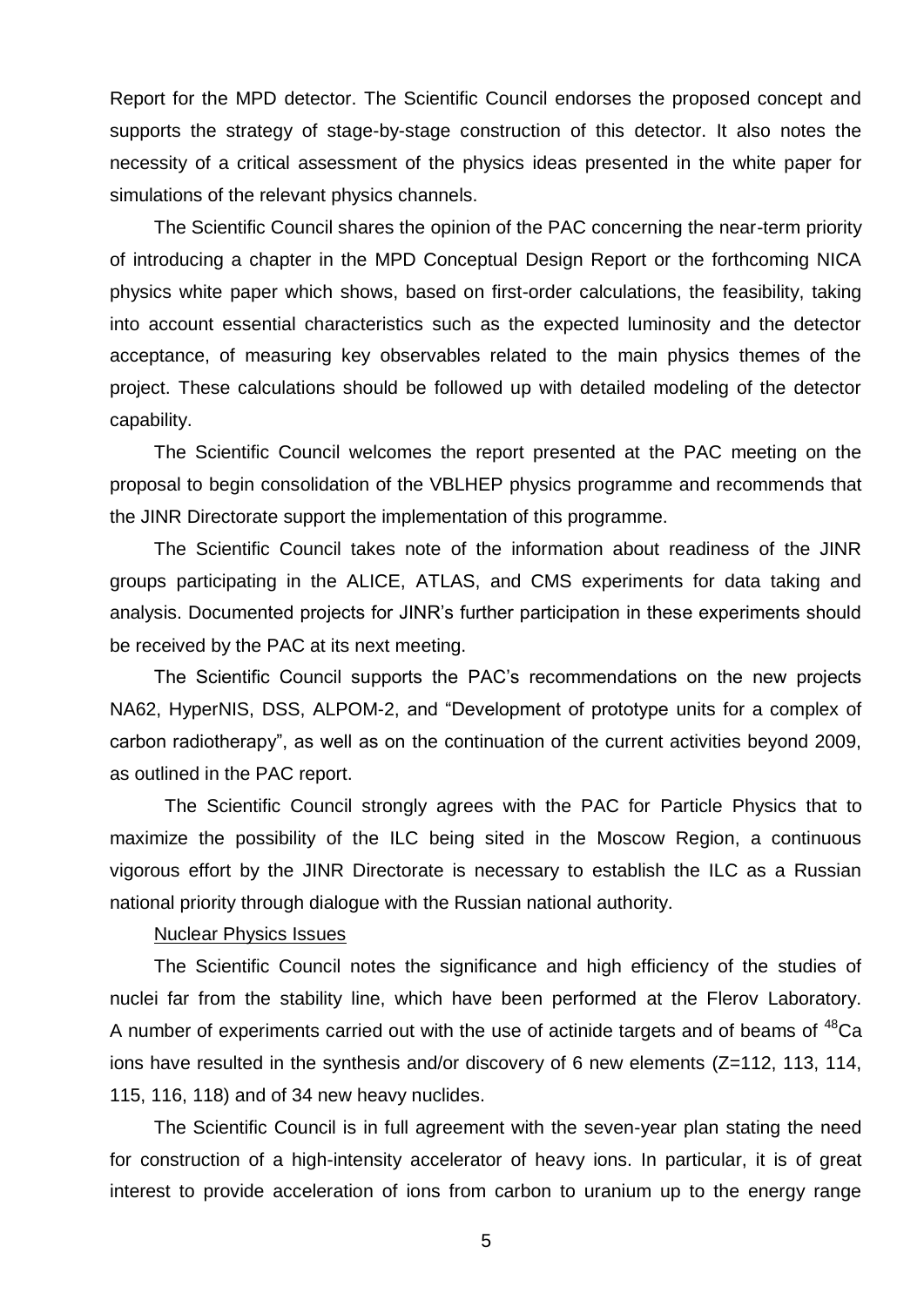5-10 MeV/n with stepwise and smooth variation.

The Scientific Council recommends supporting the DLNP proposals for the next seven-year plan aimed at the study of neutrino physics and dark matter (double-beta decay and neutrino magnetic moment: projects NEMO-3, GERDA&MAJORANA, GEMMA-II) and astrophysics (projects LESI, EDELWEISS-II). In recent years, all these projects have made great progress in investigation of neutrino masses, especially in double-beta searches of elements  $76$ Ge,  $100$ Mo, and  $82$ Se; in search for a neutrino magnetic moment and for dark matter signals, as well as in measurements of basic cross sections for pd and dd reactions at the lowest energies that are important for understanding the burning of the Sun and the stars. With the proposed improvements of the new stages, there lies in the future a great discovery potential.

## Condensed Matter Physics Issues

The Scientific Council is pleased to note that the IBR-2 reactor modernization is proceeding in full accordance with the technical and financial plans.

The Scientific Council takes note of progress in the modernization of the spectrometer complex for the IBR-2M reactor. The concentration of the available resources on the firstpriority instruments (DN-6, GRAINS, SKAT/EPSILON) is essential to ensure that the schedule of work on them is observed. With regard to science, the spectrometer complex modernization should incorporate plans for its long-term complementarity with the European Spallation Source (ESS) project and the future development of synchrotron radiation techniques. The Scientific Council notes that adequate funding from the JINR budget should be received to complete these activities on time.

The Scientific Council appreciates the high level of condensed matter research performed by teams at FLNP, BLTP, DLNP, LIT, and LRB, and is pleased to note the increased number of high-quality scientific reports and poster presentations by young scientists from these laboratories.

## Common Issues

The Scientific Council appreciates the collaboration of the JINR University Centre (UC) with the Plenipotentiaries of the Member States in the development of a special system of scholarships/grants in order to engage students from a larger number of Member States to the postgraduate studies at JINR. Intensification of contacts with the Plenipotentiaries in order to organize regular visits to the UC of natural science teachers and school pupils from Member States is also recommended.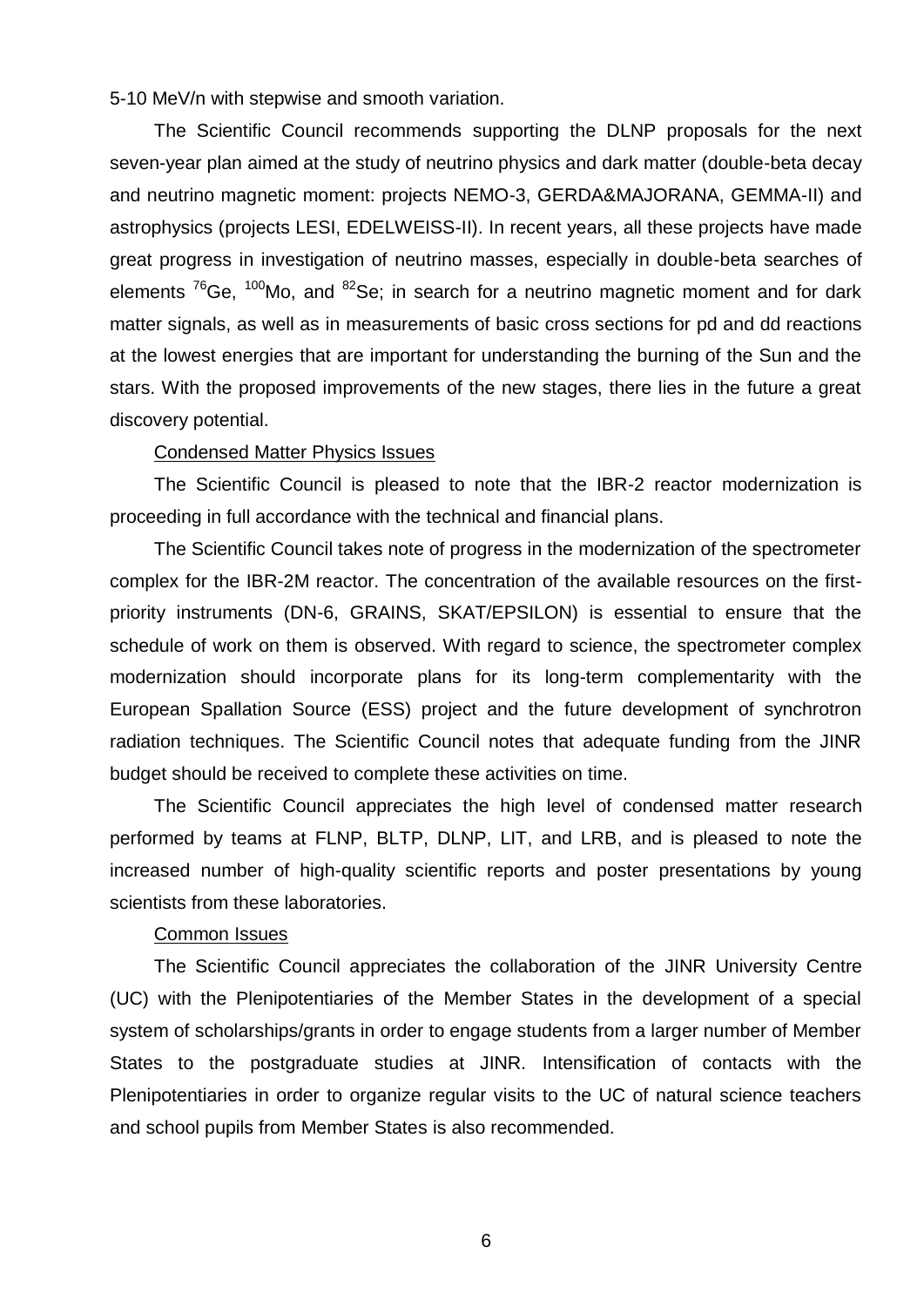#### **IV. Memberships of the PACs**

The Scientific Council deeply regrets the sad loss of Professor J. Nassalski, Chairperson of the PAC for Particle Physics, who has made an outstanding contribution to the development of scientific collaboration between JINR and Polish research centres.

As proposed by the JINR Directorate, the Scientific Council appoints Professor E. Tomasi-Gustafsson (IRFU, CEA Saclay, France) as Chairperson of the PAC for Particle Physics for a term of one year. The Scientific Council also appoints Professors J. Mnich (DESY, Hamburg, Germany) and I. Tserruya (WIS, Rehovot, Israel) as new members of this PAC for a term of three years.

As proposed by the JINR Directorate, the Scientific Council appoints Professor Z. Vilakazi (iThemba LABS, Cape Town, South Africa) as a new member of the PAC for Nuclear Physics for a term of three years.

As proposed by the JINR Directorate, the Scientific Council appoints Professor J. Wąsicki (IP, Poznan, Poland) as a new member of the PAC for Condensed Matter Physics for a term of three years. The Scientific Council thanks the outgoing member Professor P. Mikula for his very successful work in this PAC.

## **V. Scientific reports**

The Scientific Council highly appreciates the reports "Perspectives of the collaboration between the Oak Ridge National Laboratory (ORNL) and JINR in the studies of superheavy elements" co-presented by Professor J. Roberto for ORNL and by Professor Yu. Oganessian for JINR, and thanks the speakers.

#### **VI. JINR prizes**

The Scientific Council congratulates the laureates of the JINR prizes for 2008 winners of the annual scientific research competition in the fields of theoretical physics, experimental physics, physics instruments and methods, and applied physics.

# **VII. Elections and announcement of vacancies in the directorates of JINR Laboratories**

The Scientific Council elected by ballot Professor V. Kekelidze as Director of the Veksler and Baldin Laboratory of High Energy Physics (VBLHEP) and Professor E. Krasavin as Director of the Laboratory of Radiation Biology (LRB) for a term of five years.